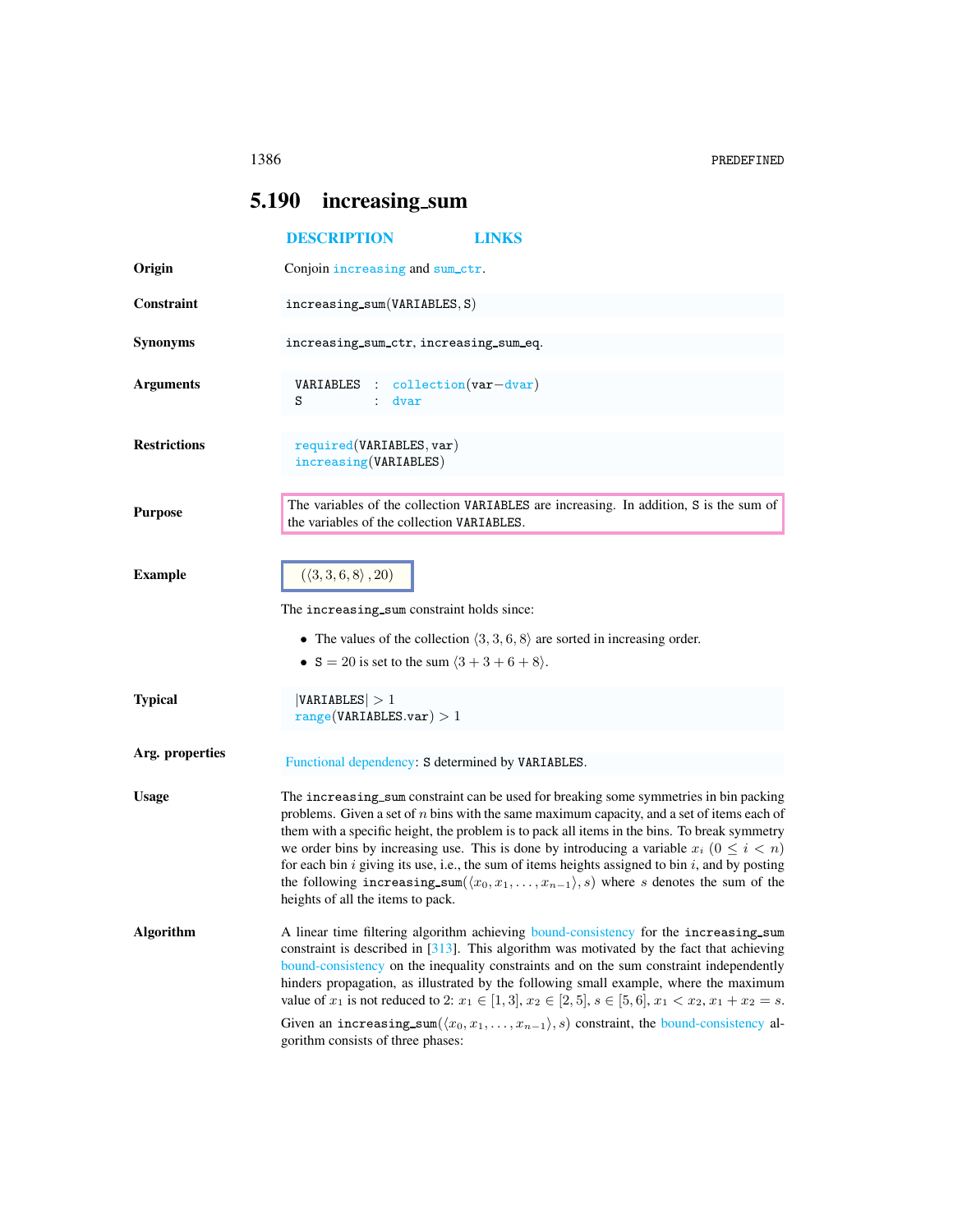- 1. A normalisation phase adjusts the minimum and maximum value of variables  $x_0, x_1, \ldots, x_{n-1}$  with respect to the chain of inequalities  $x_0 \le x_1 \le \cdots \le x_{n-1}$ . A forward phase adjusts the minimum value of  $x_1, x_2, \ldots, x_{n-1}$  (i.e.,  $x_{i+1} \geq$  $x_i$ ), while a backward phase adjusts the maximum value of  $x_{n-2}, x_{n-1}, \ldots, x_0$  $(i.e., \overline{x_{i-1}} \leq \overline{x_i}).$
- 2. A phase restricts the minimum and maximum value of the sum variable  $s$  with respect to the chain of inequalities  $x_0 \le x_1 \le \cdots \le x_{n-1}$  (i.e.,  $s \ge \sum_{0 \le i < n} \frac{x_i}{x_i}$  and  $\overline{s} \leq \sum_{0 \leq i < n} \overline{x_i}$
- 3. A final phase reduces the minimum and maximum value of variables  $x_0, x_1, \ldots, x_{n-1}$  both from the bounds of s and from the chain of inequalities. Without loss of generality we now focus on the pruning of the maximum value of variables  $x_0, x_1, \ldots, x_{n-1}$ . For this purpose we first need to introduce the notion of *last intersecting index of a variable*  $x_i$ , denoted by  $last_i$ . This corresponds to the greatest index in  $[i + 1, n - 1]$  such that  $\overline{x_i} > x_{last_i}$ , or i if no such integer exists. Then the increase of the minimum value of s when  $x_i$  is equal to  $\overline{x_i}$  is equal to  $\sum_{k \in [i, last_i]} (\overline{x_i} - \underline{x_k})$ . When this increase exceeds the available margin, i.e.  $\overline{s} - \sum_{0 \le i < n} \underline{x_i}$ , we update the maximum value of  $x_i$ .

We illustrate a part of the final phase on the following example increasing\_sum( $\langle x_0, x_1, x_2, x_3, x_4, x_5 \rangle$ , s), where  $x_0 \in [2, 6]$ ,  $x_1 \in [4, 7]$ ,  $x_2 \in [4, 7]$ ,  $x_3 \in [5, 7], x_4 \in [6, 9], x_5 \in [7, 9]$  and  $s \in [28, 29]$ . Observe that the domains are consistent with the first two phases of the algorithm, since,

- 1. the minimum (and maximum) values of variables  $x_0, x_1, x_2, x_3, x_4, x_5$  are increasing,
- 2. the sum of the minimum of the variables  $x_0, x_1, x_2, x_3, x_4, x_5$ , i.e., 28 is less than or equal to the maximum value of s,
- 3. the sum of the maximum of the variables  $x_0, x_1, x_2, x_3, x_4, x_5$ , i.e., 45 is greater than or equal to the minimum value of s.

Now, assume we want to know the increase of the minimum value of s when  $x_0$  is set to its maximum value 6. First we compute the last intersecting index of variable  $x_0$ . Since  $x_4$  is the last variable for which the minimum value is less than or equal to maximum value of  $x_0$ we have  $last_0 = 4$ . The increase is equal to  $\sum_{k \in [0,4]} (\overline{x_0} - \underline{x_k}) = (6-2) + (6-4) + (6-4)$  $4) + (6-5) + (6-6) = 9$ . Since it exceeds the margin 29 –  $(2+4+4+5+6+7) = 1$ we have to reduce the maximum value of  $x_0$ . How to do this incrementally is described in [313].

### **Counting**

| Length $(n)$ |    |  |  |  |
|--------------|----|--|--|--|
| Solutions    | 20 |  |  |  |

Number of solutions for increasing sum: domains  $0..n$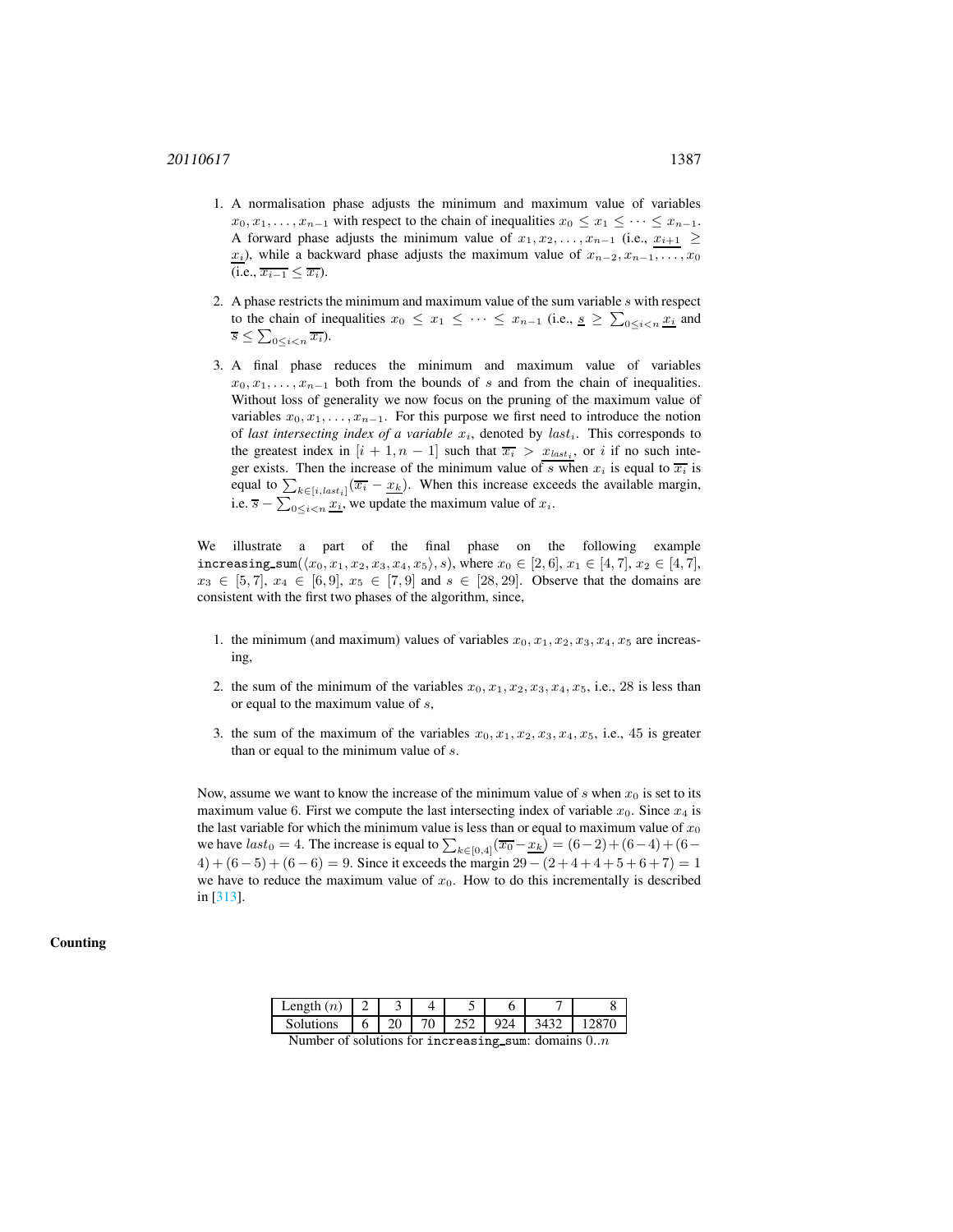

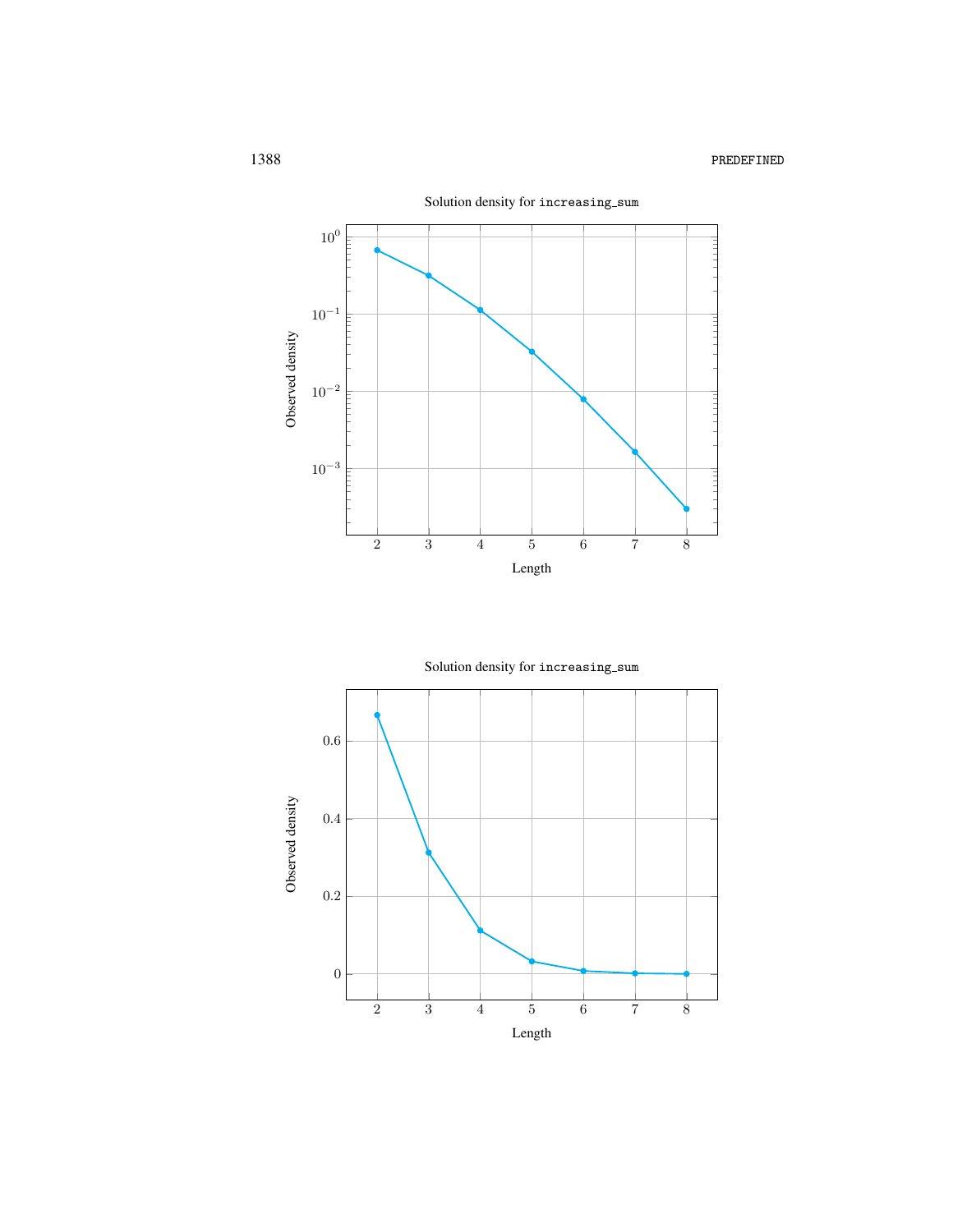### 1389

| $\boldsymbol{0}$<br>1<br>1<br>1<br>1<br>1<br>1<br>1<br>$\mathbf{1}$<br>$\mathbf{1}$<br>$\mathbf{1}$<br>$\mathbf{1}$<br>1<br>1<br>1<br>1<br>$\overline{c}$<br>$\overline{\mathbf{c}}$<br>$\overline{\mathbf{c}}$<br>$\overline{\mathbf{c}}$<br>$\overline{\mathbf{c}}$<br>$\overline{\mathbf{c}}$<br>$\overline{\mathbf{c}}$<br>$\overline{c}$<br>3<br>3<br>3<br>3<br>3<br>3<br>3<br>1<br>5<br>5<br>5<br>5<br>$\overline{4}$<br>3<br>5<br>1<br>5<br>3<br>5<br>7<br>$\overline{7}$<br>7<br>7<br>$\overline{\phantom{0}}$<br>$\overline{7}$<br>6<br>3<br>9<br>11<br>11<br>11<br>÷<br>$\overline{c}$<br>7<br>15<br>7<br>11<br>13<br>15<br>÷<br>8<br>$\mathbf{1}$<br>8<br>18<br>20<br>22<br>14<br>$\overline{a}$<br>7<br>9<br>1<br>16<br>22<br>26<br>28<br>÷,<br>$\boldsymbol{7}$<br>10<br>18<br>28<br>34<br>38<br>÷<br>۰<br>5<br>19<br>32<br>42<br>48<br>11<br>$\overline{\phantom{m}}$<br>۰<br>5<br>39<br>53<br>63<br>12<br>20<br>$\frac{1}{2}$<br>÷,<br>3<br>20<br>42<br>63<br>77<br>13<br>۰<br>$\overline{\phantom{m}}$<br>$\overline{c}$<br>14<br>19<br>48<br>75<br>97<br>-<br>-<br>15<br>1<br>18<br>51<br>87<br>116<br>L,<br>÷,<br>55<br>100<br>141<br>16<br>1<br>16<br>$\overline{\phantom{m}}$<br>٠<br>14<br>55<br>112<br>164<br>17<br>-<br>÷<br>-<br>18<br>11<br>58<br>125<br>194<br>÷<br>÷<br>i,<br>221<br>19<br>9<br>55<br>136<br>$\overline{\phantom{m}}$<br>۰<br>۰<br>20<br>7<br>55<br>146<br>255<br>÷<br>÷<br>÷<br>5<br>21<br>51<br>155<br>284<br>÷<br>÷<br>-<br>3<br>319<br>22<br>48<br>162<br>$\overline{\phantom{m}}$<br>٠<br>۰<br>23<br>$\overline{\mathbf{c}}$<br>42<br>166<br>348<br>-<br>÷<br>÷<br>169<br>24<br>1<br>39<br>383<br>÷<br>÷<br>-<br>409<br>25<br>32<br>169<br>1<br>-<br>۰<br>۰<br>440<br>26<br>28<br>166<br>$\frac{1}{2}$<br>$\blacksquare$<br>÷,<br>٠<br>162<br>461<br>27<br>22<br>÷<br>-<br>-<br>÷<br>155<br>486<br>28<br>18<br>÷,<br>٠<br>۰<br>٠<br>499<br>146<br>29<br>13<br>$\frac{1}{2}$<br>÷<br>÷,<br>ä,<br>30<br>11<br>136<br>515<br>$\overline{\phantom{0}}$<br>-<br>-<br>÷<br>125<br>519<br>31<br>7<br>٠<br>۰<br>٠<br>-<br>Parameter<br>5<br>112<br>526<br>32<br>$\frac{1}{2}$<br>÷<br>÷,<br>ä,<br>value<br>3<br>33<br>100<br>519<br>$\overline{\phantom{0}}$<br>$\overline{\phantom{m}}$<br>-<br>÷<br>$\overline{c}$<br>34<br>87<br>515<br>٠<br>۰<br>٠<br>-<br>499<br>35<br>1<br>75<br>$\frac{1}{2}$<br>÷<br>÷,<br>ä,<br>36<br>$\mathbf{1}$<br>63<br>486<br>$\overline{\phantom{0}}$<br>$\overline{\phantom{m}}$<br>-<br>÷<br>53<br>37<br>461<br>-<br>-<br>۰<br>۰<br>$\overline{a}$<br>42<br>440<br>38<br>$\frac{1}{2}$<br>÷,<br>÷,<br>÷<br>÷,<br>409<br>39<br>34<br>$\overline{\phantom{0}}$<br>$\overline{\phantom{m}}$<br>-<br>÷<br>-<br>383<br>40<br>26<br>-<br>۰<br>۰<br>$\overline{a}$<br>۰<br>41<br>348<br>20<br>$\frac{1}{2}$<br>÷,<br>÷,<br>÷<br>÷,<br>42<br>15<br>319<br>$\overline{\phantom{0}}$<br>$\overline{\phantom{m}}$<br>-<br>÷<br>-<br>43<br>11<br>284<br>-<br>۰<br>۰<br>-<br>۰<br>255<br>44<br>7<br>$\frac{1}{2}$<br>÷,<br>÷<br>÷,<br>÷<br>221<br>45<br>5<br>÷,<br>۰<br>۰<br>٠<br>۰<br>3<br>194<br>46<br>-<br>۰<br>-<br>۰<br>$\overline{c}$<br>164<br>47<br>÷,<br>÷,<br>÷<br>÷,<br>÷<br>48<br>1<br>141<br>$\overline{\phantom{m}}$<br>۰<br>۰<br>٠<br>۰<br>49<br>1<br>116<br>-<br>i,<br>L,<br>-<br>50<br>97<br>-<br>-<br>-<br>÷<br>÷<br>÷<br>77<br>51<br>$\overline{\phantom{m}}$<br>۰<br>٠<br>$\overline{a}$<br>-<br>۰<br>52<br>63<br>ŕ<br>÷<br>÷<br>÷<br>-<br>-<br>48<br>53<br>$\overline{a}$<br>÷,<br>$\overline{a}$<br>÷,<br>÷,<br>$\overline{\phantom{a}}$<br>54<br>38<br>55<br>28<br>56<br>22<br>57<br>15<br>58<br>11<br>59<br>7<br>5<br>60<br>3<br>61<br>2<br>62<br>$\mathbf{1}$<br>63<br>64<br>1<br>Solution count for increasing sum: domains $0n$ | Length $(n)$ |  | 2 | 3  | 4  | 5   | 6   | 7    | 8     |
|------------------------------------------------------------------------------------------------------------------------------------------------------------------------------------------------------------------------------------------------------------------------------------------------------------------------------------------------------------------------------------------------------------------------------------------------------------------------------------------------------------------------------------------------------------------------------------------------------------------------------------------------------------------------------------------------------------------------------------------------------------------------------------------------------------------------------------------------------------------------------------------------------------------------------------------------------------------------------------------------------------------------------------------------------------------------------------------------------------------------------------------------------------------------------------------------------------------------------------------------------------------------------------------------------------------------------------------------------------------------------------------------------------------------------------------------------------------------------------------------------------------------------------------------------------------------------------------------------------------------------------------------------------------------------------------------------------------------------------------------------------------------------------------------------------------------------------------------------------------------------------------------------------------------------------------------------------------------------------------------------------------------------------------------------------------------------------------------------------------------------------------------------------------------------------------------------------------------------------------------------------------------------------------------------------------------------------------------------------------------------------------------------------------------------------------------------------------------------------------------------------------------------------------------------------------------------------------------------------------------------------------------------------------------------------------------------------------------------------------------------------------------------------------------------------------------------------------------------------------------------------------------------------------------------------------------------------------------------------------------------------------------------------------------------------------------------------------------------------------------------------------------------------------------------------------------------------------------------------------------------------------------------------------------------------------------------------------------------------------------------------------------------------------------------------------------------------------------------------------------------------------------------------------------------------------------------------------------------------------------------------------------------------------------------------------------------------------------|--------------|--|---|----|----|-----|-----|------|-------|
|                                                                                                                                                                                                                                                                                                                                                                                                                                                                                                                                                                                                                                                                                                                                                                                                                                                                                                                                                                                                                                                                                                                                                                                                                                                                                                                                                                                                                                                                                                                                                                                                                                                                                                                                                                                                                                                                                                                                                                                                                                                                                                                                                                                                                                                                                                                                                                                                                                                                                                                                                                                                                                                                                                                                                                                                                                                                                                                                                                                                                                                                                                                                                                                                                                                                                                                                                                                                                                                                                                                                                                                                                                                                                                                        | Total        |  | 6 | 20 | 70 | 252 | 924 | 3432 | 12870 |
|                                                                                                                                                                                                                                                                                                                                                                                                                                                                                                                                                                                                                                                                                                                                                                                                                                                                                                                                                                                                                                                                                                                                                                                                                                                                                                                                                                                                                                                                                                                                                                                                                                                                                                                                                                                                                                                                                                                                                                                                                                                                                                                                                                                                                                                                                                                                                                                                                                                                                                                                                                                                                                                                                                                                                                                                                                                                                                                                                                                                                                                                                                                                                                                                                                                                                                                                                                                                                                                                                                                                                                                                                                                                                                                        |              |  |   |    |    |     |     |      |       |
|                                                                                                                                                                                                                                                                                                                                                                                                                                                                                                                                                                                                                                                                                                                                                                                                                                                                                                                                                                                                                                                                                                                                                                                                                                                                                                                                                                                                                                                                                                                                                                                                                                                                                                                                                                                                                                                                                                                                                                                                                                                                                                                                                                                                                                                                                                                                                                                                                                                                                                                                                                                                                                                                                                                                                                                                                                                                                                                                                                                                                                                                                                                                                                                                                                                                                                                                                                                                                                                                                                                                                                                                                                                                                                                        |              |  |   |    |    |     |     |      |       |
|                                                                                                                                                                                                                                                                                                                                                                                                                                                                                                                                                                                                                                                                                                                                                                                                                                                                                                                                                                                                                                                                                                                                                                                                                                                                                                                                                                                                                                                                                                                                                                                                                                                                                                                                                                                                                                                                                                                                                                                                                                                                                                                                                                                                                                                                                                                                                                                                                                                                                                                                                                                                                                                                                                                                                                                                                                                                                                                                                                                                                                                                                                                                                                                                                                                                                                                                                                                                                                                                                                                                                                                                                                                                                                                        |              |  |   |    |    |     |     |      |       |
|                                                                                                                                                                                                                                                                                                                                                                                                                                                                                                                                                                                                                                                                                                                                                                                                                                                                                                                                                                                                                                                                                                                                                                                                                                                                                                                                                                                                                                                                                                                                                                                                                                                                                                                                                                                                                                                                                                                                                                                                                                                                                                                                                                                                                                                                                                                                                                                                                                                                                                                                                                                                                                                                                                                                                                                                                                                                                                                                                                                                                                                                                                                                                                                                                                                                                                                                                                                                                                                                                                                                                                                                                                                                                                                        |              |  |   |    |    |     |     |      |       |
|                                                                                                                                                                                                                                                                                                                                                                                                                                                                                                                                                                                                                                                                                                                                                                                                                                                                                                                                                                                                                                                                                                                                                                                                                                                                                                                                                                                                                                                                                                                                                                                                                                                                                                                                                                                                                                                                                                                                                                                                                                                                                                                                                                                                                                                                                                                                                                                                                                                                                                                                                                                                                                                                                                                                                                                                                                                                                                                                                                                                                                                                                                                                                                                                                                                                                                                                                                                                                                                                                                                                                                                                                                                                                                                        |              |  |   |    |    |     |     |      |       |
|                                                                                                                                                                                                                                                                                                                                                                                                                                                                                                                                                                                                                                                                                                                                                                                                                                                                                                                                                                                                                                                                                                                                                                                                                                                                                                                                                                                                                                                                                                                                                                                                                                                                                                                                                                                                                                                                                                                                                                                                                                                                                                                                                                                                                                                                                                                                                                                                                                                                                                                                                                                                                                                                                                                                                                                                                                                                                                                                                                                                                                                                                                                                                                                                                                                                                                                                                                                                                                                                                                                                                                                                                                                                                                                        |              |  |   |    |    |     |     |      |       |
|                                                                                                                                                                                                                                                                                                                                                                                                                                                                                                                                                                                                                                                                                                                                                                                                                                                                                                                                                                                                                                                                                                                                                                                                                                                                                                                                                                                                                                                                                                                                                                                                                                                                                                                                                                                                                                                                                                                                                                                                                                                                                                                                                                                                                                                                                                                                                                                                                                                                                                                                                                                                                                                                                                                                                                                                                                                                                                                                                                                                                                                                                                                                                                                                                                                                                                                                                                                                                                                                                                                                                                                                                                                                                                                        |              |  |   |    |    |     |     |      |       |
|                                                                                                                                                                                                                                                                                                                                                                                                                                                                                                                                                                                                                                                                                                                                                                                                                                                                                                                                                                                                                                                                                                                                                                                                                                                                                                                                                                                                                                                                                                                                                                                                                                                                                                                                                                                                                                                                                                                                                                                                                                                                                                                                                                                                                                                                                                                                                                                                                                                                                                                                                                                                                                                                                                                                                                                                                                                                                                                                                                                                                                                                                                                                                                                                                                                                                                                                                                                                                                                                                                                                                                                                                                                                                                                        |              |  |   |    |    |     |     |      |       |
|                                                                                                                                                                                                                                                                                                                                                                                                                                                                                                                                                                                                                                                                                                                                                                                                                                                                                                                                                                                                                                                                                                                                                                                                                                                                                                                                                                                                                                                                                                                                                                                                                                                                                                                                                                                                                                                                                                                                                                                                                                                                                                                                                                                                                                                                                                                                                                                                                                                                                                                                                                                                                                                                                                                                                                                                                                                                                                                                                                                                                                                                                                                                                                                                                                                                                                                                                                                                                                                                                                                                                                                                                                                                                                                        |              |  |   |    |    |     |     |      |       |
|                                                                                                                                                                                                                                                                                                                                                                                                                                                                                                                                                                                                                                                                                                                                                                                                                                                                                                                                                                                                                                                                                                                                                                                                                                                                                                                                                                                                                                                                                                                                                                                                                                                                                                                                                                                                                                                                                                                                                                                                                                                                                                                                                                                                                                                                                                                                                                                                                                                                                                                                                                                                                                                                                                                                                                                                                                                                                                                                                                                                                                                                                                                                                                                                                                                                                                                                                                                                                                                                                                                                                                                                                                                                                                                        |              |  |   |    |    |     |     |      |       |
|                                                                                                                                                                                                                                                                                                                                                                                                                                                                                                                                                                                                                                                                                                                                                                                                                                                                                                                                                                                                                                                                                                                                                                                                                                                                                                                                                                                                                                                                                                                                                                                                                                                                                                                                                                                                                                                                                                                                                                                                                                                                                                                                                                                                                                                                                                                                                                                                                                                                                                                                                                                                                                                                                                                                                                                                                                                                                                                                                                                                                                                                                                                                                                                                                                                                                                                                                                                                                                                                                                                                                                                                                                                                                                                        |              |  |   |    |    |     |     |      |       |
|                                                                                                                                                                                                                                                                                                                                                                                                                                                                                                                                                                                                                                                                                                                                                                                                                                                                                                                                                                                                                                                                                                                                                                                                                                                                                                                                                                                                                                                                                                                                                                                                                                                                                                                                                                                                                                                                                                                                                                                                                                                                                                                                                                                                                                                                                                                                                                                                                                                                                                                                                                                                                                                                                                                                                                                                                                                                                                                                                                                                                                                                                                                                                                                                                                                                                                                                                                                                                                                                                                                                                                                                                                                                                                                        |              |  |   |    |    |     |     |      |       |
|                                                                                                                                                                                                                                                                                                                                                                                                                                                                                                                                                                                                                                                                                                                                                                                                                                                                                                                                                                                                                                                                                                                                                                                                                                                                                                                                                                                                                                                                                                                                                                                                                                                                                                                                                                                                                                                                                                                                                                                                                                                                                                                                                                                                                                                                                                                                                                                                                                                                                                                                                                                                                                                                                                                                                                                                                                                                                                                                                                                                                                                                                                                                                                                                                                                                                                                                                                                                                                                                                                                                                                                                                                                                                                                        |              |  |   |    |    |     |     |      |       |
|                                                                                                                                                                                                                                                                                                                                                                                                                                                                                                                                                                                                                                                                                                                                                                                                                                                                                                                                                                                                                                                                                                                                                                                                                                                                                                                                                                                                                                                                                                                                                                                                                                                                                                                                                                                                                                                                                                                                                                                                                                                                                                                                                                                                                                                                                                                                                                                                                                                                                                                                                                                                                                                                                                                                                                                                                                                                                                                                                                                                                                                                                                                                                                                                                                                                                                                                                                                                                                                                                                                                                                                                                                                                                                                        |              |  |   |    |    |     |     |      |       |
|                                                                                                                                                                                                                                                                                                                                                                                                                                                                                                                                                                                                                                                                                                                                                                                                                                                                                                                                                                                                                                                                                                                                                                                                                                                                                                                                                                                                                                                                                                                                                                                                                                                                                                                                                                                                                                                                                                                                                                                                                                                                                                                                                                                                                                                                                                                                                                                                                                                                                                                                                                                                                                                                                                                                                                                                                                                                                                                                                                                                                                                                                                                                                                                                                                                                                                                                                                                                                                                                                                                                                                                                                                                                                                                        |              |  |   |    |    |     |     |      |       |
|                                                                                                                                                                                                                                                                                                                                                                                                                                                                                                                                                                                                                                                                                                                                                                                                                                                                                                                                                                                                                                                                                                                                                                                                                                                                                                                                                                                                                                                                                                                                                                                                                                                                                                                                                                                                                                                                                                                                                                                                                                                                                                                                                                                                                                                                                                                                                                                                                                                                                                                                                                                                                                                                                                                                                                                                                                                                                                                                                                                                                                                                                                                                                                                                                                                                                                                                                                                                                                                                                                                                                                                                                                                                                                                        |              |  |   |    |    |     |     |      |       |
|                                                                                                                                                                                                                                                                                                                                                                                                                                                                                                                                                                                                                                                                                                                                                                                                                                                                                                                                                                                                                                                                                                                                                                                                                                                                                                                                                                                                                                                                                                                                                                                                                                                                                                                                                                                                                                                                                                                                                                                                                                                                                                                                                                                                                                                                                                                                                                                                                                                                                                                                                                                                                                                                                                                                                                                                                                                                                                                                                                                                                                                                                                                                                                                                                                                                                                                                                                                                                                                                                                                                                                                                                                                                                                                        |              |  |   |    |    |     |     |      |       |
|                                                                                                                                                                                                                                                                                                                                                                                                                                                                                                                                                                                                                                                                                                                                                                                                                                                                                                                                                                                                                                                                                                                                                                                                                                                                                                                                                                                                                                                                                                                                                                                                                                                                                                                                                                                                                                                                                                                                                                                                                                                                                                                                                                                                                                                                                                                                                                                                                                                                                                                                                                                                                                                                                                                                                                                                                                                                                                                                                                                                                                                                                                                                                                                                                                                                                                                                                                                                                                                                                                                                                                                                                                                                                                                        |              |  |   |    |    |     |     |      |       |
|                                                                                                                                                                                                                                                                                                                                                                                                                                                                                                                                                                                                                                                                                                                                                                                                                                                                                                                                                                                                                                                                                                                                                                                                                                                                                                                                                                                                                                                                                                                                                                                                                                                                                                                                                                                                                                                                                                                                                                                                                                                                                                                                                                                                                                                                                                                                                                                                                                                                                                                                                                                                                                                                                                                                                                                                                                                                                                                                                                                                                                                                                                                                                                                                                                                                                                                                                                                                                                                                                                                                                                                                                                                                                                                        |              |  |   |    |    |     |     |      |       |
|                                                                                                                                                                                                                                                                                                                                                                                                                                                                                                                                                                                                                                                                                                                                                                                                                                                                                                                                                                                                                                                                                                                                                                                                                                                                                                                                                                                                                                                                                                                                                                                                                                                                                                                                                                                                                                                                                                                                                                                                                                                                                                                                                                                                                                                                                                                                                                                                                                                                                                                                                                                                                                                                                                                                                                                                                                                                                                                                                                                                                                                                                                                                                                                                                                                                                                                                                                                                                                                                                                                                                                                                                                                                                                                        |              |  |   |    |    |     |     |      |       |
|                                                                                                                                                                                                                                                                                                                                                                                                                                                                                                                                                                                                                                                                                                                                                                                                                                                                                                                                                                                                                                                                                                                                                                                                                                                                                                                                                                                                                                                                                                                                                                                                                                                                                                                                                                                                                                                                                                                                                                                                                                                                                                                                                                                                                                                                                                                                                                                                                                                                                                                                                                                                                                                                                                                                                                                                                                                                                                                                                                                                                                                                                                                                                                                                                                                                                                                                                                                                                                                                                                                                                                                                                                                                                                                        |              |  |   |    |    |     |     |      |       |
|                                                                                                                                                                                                                                                                                                                                                                                                                                                                                                                                                                                                                                                                                                                                                                                                                                                                                                                                                                                                                                                                                                                                                                                                                                                                                                                                                                                                                                                                                                                                                                                                                                                                                                                                                                                                                                                                                                                                                                                                                                                                                                                                                                                                                                                                                                                                                                                                                                                                                                                                                                                                                                                                                                                                                                                                                                                                                                                                                                                                                                                                                                                                                                                                                                                                                                                                                                                                                                                                                                                                                                                                                                                                                                                        |              |  |   |    |    |     |     |      |       |
|                                                                                                                                                                                                                                                                                                                                                                                                                                                                                                                                                                                                                                                                                                                                                                                                                                                                                                                                                                                                                                                                                                                                                                                                                                                                                                                                                                                                                                                                                                                                                                                                                                                                                                                                                                                                                                                                                                                                                                                                                                                                                                                                                                                                                                                                                                                                                                                                                                                                                                                                                                                                                                                                                                                                                                                                                                                                                                                                                                                                                                                                                                                                                                                                                                                                                                                                                                                                                                                                                                                                                                                                                                                                                                                        |              |  |   |    |    |     |     |      |       |
|                                                                                                                                                                                                                                                                                                                                                                                                                                                                                                                                                                                                                                                                                                                                                                                                                                                                                                                                                                                                                                                                                                                                                                                                                                                                                                                                                                                                                                                                                                                                                                                                                                                                                                                                                                                                                                                                                                                                                                                                                                                                                                                                                                                                                                                                                                                                                                                                                                                                                                                                                                                                                                                                                                                                                                                                                                                                                                                                                                                                                                                                                                                                                                                                                                                                                                                                                                                                                                                                                                                                                                                                                                                                                                                        |              |  |   |    |    |     |     |      |       |
|                                                                                                                                                                                                                                                                                                                                                                                                                                                                                                                                                                                                                                                                                                                                                                                                                                                                                                                                                                                                                                                                                                                                                                                                                                                                                                                                                                                                                                                                                                                                                                                                                                                                                                                                                                                                                                                                                                                                                                                                                                                                                                                                                                                                                                                                                                                                                                                                                                                                                                                                                                                                                                                                                                                                                                                                                                                                                                                                                                                                                                                                                                                                                                                                                                                                                                                                                                                                                                                                                                                                                                                                                                                                                                                        |              |  |   |    |    |     |     |      |       |
|                                                                                                                                                                                                                                                                                                                                                                                                                                                                                                                                                                                                                                                                                                                                                                                                                                                                                                                                                                                                                                                                                                                                                                                                                                                                                                                                                                                                                                                                                                                                                                                                                                                                                                                                                                                                                                                                                                                                                                                                                                                                                                                                                                                                                                                                                                                                                                                                                                                                                                                                                                                                                                                                                                                                                                                                                                                                                                                                                                                                                                                                                                                                                                                                                                                                                                                                                                                                                                                                                                                                                                                                                                                                                                                        |              |  |   |    |    |     |     |      |       |
|                                                                                                                                                                                                                                                                                                                                                                                                                                                                                                                                                                                                                                                                                                                                                                                                                                                                                                                                                                                                                                                                                                                                                                                                                                                                                                                                                                                                                                                                                                                                                                                                                                                                                                                                                                                                                                                                                                                                                                                                                                                                                                                                                                                                                                                                                                                                                                                                                                                                                                                                                                                                                                                                                                                                                                                                                                                                                                                                                                                                                                                                                                                                                                                                                                                                                                                                                                                                                                                                                                                                                                                                                                                                                                                        |              |  |   |    |    |     |     |      |       |
|                                                                                                                                                                                                                                                                                                                                                                                                                                                                                                                                                                                                                                                                                                                                                                                                                                                                                                                                                                                                                                                                                                                                                                                                                                                                                                                                                                                                                                                                                                                                                                                                                                                                                                                                                                                                                                                                                                                                                                                                                                                                                                                                                                                                                                                                                                                                                                                                                                                                                                                                                                                                                                                                                                                                                                                                                                                                                                                                                                                                                                                                                                                                                                                                                                                                                                                                                                                                                                                                                                                                                                                                                                                                                                                        |              |  |   |    |    |     |     |      |       |
|                                                                                                                                                                                                                                                                                                                                                                                                                                                                                                                                                                                                                                                                                                                                                                                                                                                                                                                                                                                                                                                                                                                                                                                                                                                                                                                                                                                                                                                                                                                                                                                                                                                                                                                                                                                                                                                                                                                                                                                                                                                                                                                                                                                                                                                                                                                                                                                                                                                                                                                                                                                                                                                                                                                                                                                                                                                                                                                                                                                                                                                                                                                                                                                                                                                                                                                                                                                                                                                                                                                                                                                                                                                                                                                        |              |  |   |    |    |     |     |      |       |
|                                                                                                                                                                                                                                                                                                                                                                                                                                                                                                                                                                                                                                                                                                                                                                                                                                                                                                                                                                                                                                                                                                                                                                                                                                                                                                                                                                                                                                                                                                                                                                                                                                                                                                                                                                                                                                                                                                                                                                                                                                                                                                                                                                                                                                                                                                                                                                                                                                                                                                                                                                                                                                                                                                                                                                                                                                                                                                                                                                                                                                                                                                                                                                                                                                                                                                                                                                                                                                                                                                                                                                                                                                                                                                                        |              |  |   |    |    |     |     |      |       |
|                                                                                                                                                                                                                                                                                                                                                                                                                                                                                                                                                                                                                                                                                                                                                                                                                                                                                                                                                                                                                                                                                                                                                                                                                                                                                                                                                                                                                                                                                                                                                                                                                                                                                                                                                                                                                                                                                                                                                                                                                                                                                                                                                                                                                                                                                                                                                                                                                                                                                                                                                                                                                                                                                                                                                                                                                                                                                                                                                                                                                                                                                                                                                                                                                                                                                                                                                                                                                                                                                                                                                                                                                                                                                                                        |              |  |   |    |    |     |     |      |       |
|                                                                                                                                                                                                                                                                                                                                                                                                                                                                                                                                                                                                                                                                                                                                                                                                                                                                                                                                                                                                                                                                                                                                                                                                                                                                                                                                                                                                                                                                                                                                                                                                                                                                                                                                                                                                                                                                                                                                                                                                                                                                                                                                                                                                                                                                                                                                                                                                                                                                                                                                                                                                                                                                                                                                                                                                                                                                                                                                                                                                                                                                                                                                                                                                                                                                                                                                                                                                                                                                                                                                                                                                                                                                                                                        |              |  |   |    |    |     |     |      |       |
|                                                                                                                                                                                                                                                                                                                                                                                                                                                                                                                                                                                                                                                                                                                                                                                                                                                                                                                                                                                                                                                                                                                                                                                                                                                                                                                                                                                                                                                                                                                                                                                                                                                                                                                                                                                                                                                                                                                                                                                                                                                                                                                                                                                                                                                                                                                                                                                                                                                                                                                                                                                                                                                                                                                                                                                                                                                                                                                                                                                                                                                                                                                                                                                                                                                                                                                                                                                                                                                                                                                                                                                                                                                                                                                        |              |  |   |    |    |     |     |      |       |
|                                                                                                                                                                                                                                                                                                                                                                                                                                                                                                                                                                                                                                                                                                                                                                                                                                                                                                                                                                                                                                                                                                                                                                                                                                                                                                                                                                                                                                                                                                                                                                                                                                                                                                                                                                                                                                                                                                                                                                                                                                                                                                                                                                                                                                                                                                                                                                                                                                                                                                                                                                                                                                                                                                                                                                                                                                                                                                                                                                                                                                                                                                                                                                                                                                                                                                                                                                                                                                                                                                                                                                                                                                                                                                                        |              |  |   |    |    |     |     |      |       |
|                                                                                                                                                                                                                                                                                                                                                                                                                                                                                                                                                                                                                                                                                                                                                                                                                                                                                                                                                                                                                                                                                                                                                                                                                                                                                                                                                                                                                                                                                                                                                                                                                                                                                                                                                                                                                                                                                                                                                                                                                                                                                                                                                                                                                                                                                                                                                                                                                                                                                                                                                                                                                                                                                                                                                                                                                                                                                                                                                                                                                                                                                                                                                                                                                                                                                                                                                                                                                                                                                                                                                                                                                                                                                                                        |              |  |   |    |    |     |     |      |       |
|                                                                                                                                                                                                                                                                                                                                                                                                                                                                                                                                                                                                                                                                                                                                                                                                                                                                                                                                                                                                                                                                                                                                                                                                                                                                                                                                                                                                                                                                                                                                                                                                                                                                                                                                                                                                                                                                                                                                                                                                                                                                                                                                                                                                                                                                                                                                                                                                                                                                                                                                                                                                                                                                                                                                                                                                                                                                                                                                                                                                                                                                                                                                                                                                                                                                                                                                                                                                                                                                                                                                                                                                                                                                                                                        |              |  |   |    |    |     |     |      |       |
|                                                                                                                                                                                                                                                                                                                                                                                                                                                                                                                                                                                                                                                                                                                                                                                                                                                                                                                                                                                                                                                                                                                                                                                                                                                                                                                                                                                                                                                                                                                                                                                                                                                                                                                                                                                                                                                                                                                                                                                                                                                                                                                                                                                                                                                                                                                                                                                                                                                                                                                                                                                                                                                                                                                                                                                                                                                                                                                                                                                                                                                                                                                                                                                                                                                                                                                                                                                                                                                                                                                                                                                                                                                                                                                        |              |  |   |    |    |     |     |      |       |
|                                                                                                                                                                                                                                                                                                                                                                                                                                                                                                                                                                                                                                                                                                                                                                                                                                                                                                                                                                                                                                                                                                                                                                                                                                                                                                                                                                                                                                                                                                                                                                                                                                                                                                                                                                                                                                                                                                                                                                                                                                                                                                                                                                                                                                                                                                                                                                                                                                                                                                                                                                                                                                                                                                                                                                                                                                                                                                                                                                                                                                                                                                                                                                                                                                                                                                                                                                                                                                                                                                                                                                                                                                                                                                                        |              |  |   |    |    |     |     |      |       |
|                                                                                                                                                                                                                                                                                                                                                                                                                                                                                                                                                                                                                                                                                                                                                                                                                                                                                                                                                                                                                                                                                                                                                                                                                                                                                                                                                                                                                                                                                                                                                                                                                                                                                                                                                                                                                                                                                                                                                                                                                                                                                                                                                                                                                                                                                                                                                                                                                                                                                                                                                                                                                                                                                                                                                                                                                                                                                                                                                                                                                                                                                                                                                                                                                                                                                                                                                                                                                                                                                                                                                                                                                                                                                                                        |              |  |   |    |    |     |     |      |       |
|                                                                                                                                                                                                                                                                                                                                                                                                                                                                                                                                                                                                                                                                                                                                                                                                                                                                                                                                                                                                                                                                                                                                                                                                                                                                                                                                                                                                                                                                                                                                                                                                                                                                                                                                                                                                                                                                                                                                                                                                                                                                                                                                                                                                                                                                                                                                                                                                                                                                                                                                                                                                                                                                                                                                                                                                                                                                                                                                                                                                                                                                                                                                                                                                                                                                                                                                                                                                                                                                                                                                                                                                                                                                                                                        |              |  |   |    |    |     |     |      |       |
|                                                                                                                                                                                                                                                                                                                                                                                                                                                                                                                                                                                                                                                                                                                                                                                                                                                                                                                                                                                                                                                                                                                                                                                                                                                                                                                                                                                                                                                                                                                                                                                                                                                                                                                                                                                                                                                                                                                                                                                                                                                                                                                                                                                                                                                                                                                                                                                                                                                                                                                                                                                                                                                                                                                                                                                                                                                                                                                                                                                                                                                                                                                                                                                                                                                                                                                                                                                                                                                                                                                                                                                                                                                                                                                        |              |  |   |    |    |     |     |      |       |
|                                                                                                                                                                                                                                                                                                                                                                                                                                                                                                                                                                                                                                                                                                                                                                                                                                                                                                                                                                                                                                                                                                                                                                                                                                                                                                                                                                                                                                                                                                                                                                                                                                                                                                                                                                                                                                                                                                                                                                                                                                                                                                                                                                                                                                                                                                                                                                                                                                                                                                                                                                                                                                                                                                                                                                                                                                                                                                                                                                                                                                                                                                                                                                                                                                                                                                                                                                                                                                                                                                                                                                                                                                                                                                                        |              |  |   |    |    |     |     |      |       |
|                                                                                                                                                                                                                                                                                                                                                                                                                                                                                                                                                                                                                                                                                                                                                                                                                                                                                                                                                                                                                                                                                                                                                                                                                                                                                                                                                                                                                                                                                                                                                                                                                                                                                                                                                                                                                                                                                                                                                                                                                                                                                                                                                                                                                                                                                                                                                                                                                                                                                                                                                                                                                                                                                                                                                                                                                                                                                                                                                                                                                                                                                                                                                                                                                                                                                                                                                                                                                                                                                                                                                                                                                                                                                                                        |              |  |   |    |    |     |     |      |       |
|                                                                                                                                                                                                                                                                                                                                                                                                                                                                                                                                                                                                                                                                                                                                                                                                                                                                                                                                                                                                                                                                                                                                                                                                                                                                                                                                                                                                                                                                                                                                                                                                                                                                                                                                                                                                                                                                                                                                                                                                                                                                                                                                                                                                                                                                                                                                                                                                                                                                                                                                                                                                                                                                                                                                                                                                                                                                                                                                                                                                                                                                                                                                                                                                                                                                                                                                                                                                                                                                                                                                                                                                                                                                                                                        |              |  |   |    |    |     |     |      |       |
|                                                                                                                                                                                                                                                                                                                                                                                                                                                                                                                                                                                                                                                                                                                                                                                                                                                                                                                                                                                                                                                                                                                                                                                                                                                                                                                                                                                                                                                                                                                                                                                                                                                                                                                                                                                                                                                                                                                                                                                                                                                                                                                                                                                                                                                                                                                                                                                                                                                                                                                                                                                                                                                                                                                                                                                                                                                                                                                                                                                                                                                                                                                                                                                                                                                                                                                                                                                                                                                                                                                                                                                                                                                                                                                        |              |  |   |    |    |     |     |      |       |
|                                                                                                                                                                                                                                                                                                                                                                                                                                                                                                                                                                                                                                                                                                                                                                                                                                                                                                                                                                                                                                                                                                                                                                                                                                                                                                                                                                                                                                                                                                                                                                                                                                                                                                                                                                                                                                                                                                                                                                                                                                                                                                                                                                                                                                                                                                                                                                                                                                                                                                                                                                                                                                                                                                                                                                                                                                                                                                                                                                                                                                                                                                                                                                                                                                                                                                                                                                                                                                                                                                                                                                                                                                                                                                                        |              |  |   |    |    |     |     |      |       |
|                                                                                                                                                                                                                                                                                                                                                                                                                                                                                                                                                                                                                                                                                                                                                                                                                                                                                                                                                                                                                                                                                                                                                                                                                                                                                                                                                                                                                                                                                                                                                                                                                                                                                                                                                                                                                                                                                                                                                                                                                                                                                                                                                                                                                                                                                                                                                                                                                                                                                                                                                                                                                                                                                                                                                                                                                                                                                                                                                                                                                                                                                                                                                                                                                                                                                                                                                                                                                                                                                                                                                                                                                                                                                                                        |              |  |   |    |    |     |     |      |       |
|                                                                                                                                                                                                                                                                                                                                                                                                                                                                                                                                                                                                                                                                                                                                                                                                                                                                                                                                                                                                                                                                                                                                                                                                                                                                                                                                                                                                                                                                                                                                                                                                                                                                                                                                                                                                                                                                                                                                                                                                                                                                                                                                                                                                                                                                                                                                                                                                                                                                                                                                                                                                                                                                                                                                                                                                                                                                                                                                                                                                                                                                                                                                                                                                                                                                                                                                                                                                                                                                                                                                                                                                                                                                                                                        |              |  |   |    |    |     |     |      |       |
|                                                                                                                                                                                                                                                                                                                                                                                                                                                                                                                                                                                                                                                                                                                                                                                                                                                                                                                                                                                                                                                                                                                                                                                                                                                                                                                                                                                                                                                                                                                                                                                                                                                                                                                                                                                                                                                                                                                                                                                                                                                                                                                                                                                                                                                                                                                                                                                                                                                                                                                                                                                                                                                                                                                                                                                                                                                                                                                                                                                                                                                                                                                                                                                                                                                                                                                                                                                                                                                                                                                                                                                                                                                                                                                        |              |  |   |    |    |     |     |      |       |
|                                                                                                                                                                                                                                                                                                                                                                                                                                                                                                                                                                                                                                                                                                                                                                                                                                                                                                                                                                                                                                                                                                                                                                                                                                                                                                                                                                                                                                                                                                                                                                                                                                                                                                                                                                                                                                                                                                                                                                                                                                                                                                                                                                                                                                                                                                                                                                                                                                                                                                                                                                                                                                                                                                                                                                                                                                                                                                                                                                                                                                                                                                                                                                                                                                                                                                                                                                                                                                                                                                                                                                                                                                                                                                                        |              |  |   |    |    |     |     |      |       |
|                                                                                                                                                                                                                                                                                                                                                                                                                                                                                                                                                                                                                                                                                                                                                                                                                                                                                                                                                                                                                                                                                                                                                                                                                                                                                                                                                                                                                                                                                                                                                                                                                                                                                                                                                                                                                                                                                                                                                                                                                                                                                                                                                                                                                                                                                                                                                                                                                                                                                                                                                                                                                                                                                                                                                                                                                                                                                                                                                                                                                                                                                                                                                                                                                                                                                                                                                                                                                                                                                                                                                                                                                                                                                                                        |              |  |   |    |    |     |     |      |       |
|                                                                                                                                                                                                                                                                                                                                                                                                                                                                                                                                                                                                                                                                                                                                                                                                                                                                                                                                                                                                                                                                                                                                                                                                                                                                                                                                                                                                                                                                                                                                                                                                                                                                                                                                                                                                                                                                                                                                                                                                                                                                                                                                                                                                                                                                                                                                                                                                                                                                                                                                                                                                                                                                                                                                                                                                                                                                                                                                                                                                                                                                                                                                                                                                                                                                                                                                                                                                                                                                                                                                                                                                                                                                                                                        |              |  |   |    |    |     |     |      |       |
|                                                                                                                                                                                                                                                                                                                                                                                                                                                                                                                                                                                                                                                                                                                                                                                                                                                                                                                                                                                                                                                                                                                                                                                                                                                                                                                                                                                                                                                                                                                                                                                                                                                                                                                                                                                                                                                                                                                                                                                                                                                                                                                                                                                                                                                                                                                                                                                                                                                                                                                                                                                                                                                                                                                                                                                                                                                                                                                                                                                                                                                                                                                                                                                                                                                                                                                                                                                                                                                                                                                                                                                                                                                                                                                        |              |  |   |    |    |     |     |      |       |
|                                                                                                                                                                                                                                                                                                                                                                                                                                                                                                                                                                                                                                                                                                                                                                                                                                                                                                                                                                                                                                                                                                                                                                                                                                                                                                                                                                                                                                                                                                                                                                                                                                                                                                                                                                                                                                                                                                                                                                                                                                                                                                                                                                                                                                                                                                                                                                                                                                                                                                                                                                                                                                                                                                                                                                                                                                                                                                                                                                                                                                                                                                                                                                                                                                                                                                                                                                                                                                                                                                                                                                                                                                                                                                                        |              |  |   |    |    |     |     |      |       |
|                                                                                                                                                                                                                                                                                                                                                                                                                                                                                                                                                                                                                                                                                                                                                                                                                                                                                                                                                                                                                                                                                                                                                                                                                                                                                                                                                                                                                                                                                                                                                                                                                                                                                                                                                                                                                                                                                                                                                                                                                                                                                                                                                                                                                                                                                                                                                                                                                                                                                                                                                                                                                                                                                                                                                                                                                                                                                                                                                                                                                                                                                                                                                                                                                                                                                                                                                                                                                                                                                                                                                                                                                                                                                                                        |              |  |   |    |    |     |     |      |       |
|                                                                                                                                                                                                                                                                                                                                                                                                                                                                                                                                                                                                                                                                                                                                                                                                                                                                                                                                                                                                                                                                                                                                                                                                                                                                                                                                                                                                                                                                                                                                                                                                                                                                                                                                                                                                                                                                                                                                                                                                                                                                                                                                                                                                                                                                                                                                                                                                                                                                                                                                                                                                                                                                                                                                                                                                                                                                                                                                                                                                                                                                                                                                                                                                                                                                                                                                                                                                                                                                                                                                                                                                                                                                                                                        |              |  |   |    |    |     |     |      |       |
|                                                                                                                                                                                                                                                                                                                                                                                                                                                                                                                                                                                                                                                                                                                                                                                                                                                                                                                                                                                                                                                                                                                                                                                                                                                                                                                                                                                                                                                                                                                                                                                                                                                                                                                                                                                                                                                                                                                                                                                                                                                                                                                                                                                                                                                                                                                                                                                                                                                                                                                                                                                                                                                                                                                                                                                                                                                                                                                                                                                                                                                                                                                                                                                                                                                                                                                                                                                                                                                                                                                                                                                                                                                                                                                        |              |  |   |    |    |     |     |      |       |
|                                                                                                                                                                                                                                                                                                                                                                                                                                                                                                                                                                                                                                                                                                                                                                                                                                                                                                                                                                                                                                                                                                                                                                                                                                                                                                                                                                                                                                                                                                                                                                                                                                                                                                                                                                                                                                                                                                                                                                                                                                                                                                                                                                                                                                                                                                                                                                                                                                                                                                                                                                                                                                                                                                                                                                                                                                                                                                                                                                                                                                                                                                                                                                                                                                                                                                                                                                                                                                                                                                                                                                                                                                                                                                                        |              |  |   |    |    |     |     |      |       |
|                                                                                                                                                                                                                                                                                                                                                                                                                                                                                                                                                                                                                                                                                                                                                                                                                                                                                                                                                                                                                                                                                                                                                                                                                                                                                                                                                                                                                                                                                                                                                                                                                                                                                                                                                                                                                                                                                                                                                                                                                                                                                                                                                                                                                                                                                                                                                                                                                                                                                                                                                                                                                                                                                                                                                                                                                                                                                                                                                                                                                                                                                                                                                                                                                                                                                                                                                                                                                                                                                                                                                                                                                                                                                                                        |              |  |   |    |    |     |     |      |       |
|                                                                                                                                                                                                                                                                                                                                                                                                                                                                                                                                                                                                                                                                                                                                                                                                                                                                                                                                                                                                                                                                                                                                                                                                                                                                                                                                                                                                                                                                                                                                                                                                                                                                                                                                                                                                                                                                                                                                                                                                                                                                                                                                                                                                                                                                                                                                                                                                                                                                                                                                                                                                                                                                                                                                                                                                                                                                                                                                                                                                                                                                                                                                                                                                                                                                                                                                                                                                                                                                                                                                                                                                                                                                                                                        |              |  |   |    |    |     |     |      |       |
|                                                                                                                                                                                                                                                                                                                                                                                                                                                                                                                                                                                                                                                                                                                                                                                                                                                                                                                                                                                                                                                                                                                                                                                                                                                                                                                                                                                                                                                                                                                                                                                                                                                                                                                                                                                                                                                                                                                                                                                                                                                                                                                                                                                                                                                                                                                                                                                                                                                                                                                                                                                                                                                                                                                                                                                                                                                                                                                                                                                                                                                                                                                                                                                                                                                                                                                                                                                                                                                                                                                                                                                                                                                                                                                        |              |  |   |    |    |     |     |      |       |
|                                                                                                                                                                                                                                                                                                                                                                                                                                                                                                                                                                                                                                                                                                                                                                                                                                                                                                                                                                                                                                                                                                                                                                                                                                                                                                                                                                                                                                                                                                                                                                                                                                                                                                                                                                                                                                                                                                                                                                                                                                                                                                                                                                                                                                                                                                                                                                                                                                                                                                                                                                                                                                                                                                                                                                                                                                                                                                                                                                                                                                                                                                                                                                                                                                                                                                                                                                                                                                                                                                                                                                                                                                                                                                                        |              |  |   |    |    |     |     |      |       |
|                                                                                                                                                                                                                                                                                                                                                                                                                                                                                                                                                                                                                                                                                                                                                                                                                                                                                                                                                                                                                                                                                                                                                                                                                                                                                                                                                                                                                                                                                                                                                                                                                                                                                                                                                                                                                                                                                                                                                                                                                                                                                                                                                                                                                                                                                                                                                                                                                                                                                                                                                                                                                                                                                                                                                                                                                                                                                                                                                                                                                                                                                                                                                                                                                                                                                                                                                                                                                                                                                                                                                                                                                                                                                                                        |              |  |   |    |    |     |     |      |       |
|                                                                                                                                                                                                                                                                                                                                                                                                                                                                                                                                                                                                                                                                                                                                                                                                                                                                                                                                                                                                                                                                                                                                                                                                                                                                                                                                                                                                                                                                                                                                                                                                                                                                                                                                                                                                                                                                                                                                                                                                                                                                                                                                                                                                                                                                                                                                                                                                                                                                                                                                                                                                                                                                                                                                                                                                                                                                                                                                                                                                                                                                                                                                                                                                                                                                                                                                                                                                                                                                                                                                                                                                                                                                                                                        |              |  |   |    |    |     |     |      |       |
|                                                                                                                                                                                                                                                                                                                                                                                                                                                                                                                                                                                                                                                                                                                                                                                                                                                                                                                                                                                                                                                                                                                                                                                                                                                                                                                                                                                                                                                                                                                                                                                                                                                                                                                                                                                                                                                                                                                                                                                                                                                                                                                                                                                                                                                                                                                                                                                                                                                                                                                                                                                                                                                                                                                                                                                                                                                                                                                                                                                                                                                                                                                                                                                                                                                                                                                                                                                                                                                                                                                                                                                                                                                                                                                        |              |  |   |    |    |     |     |      |       |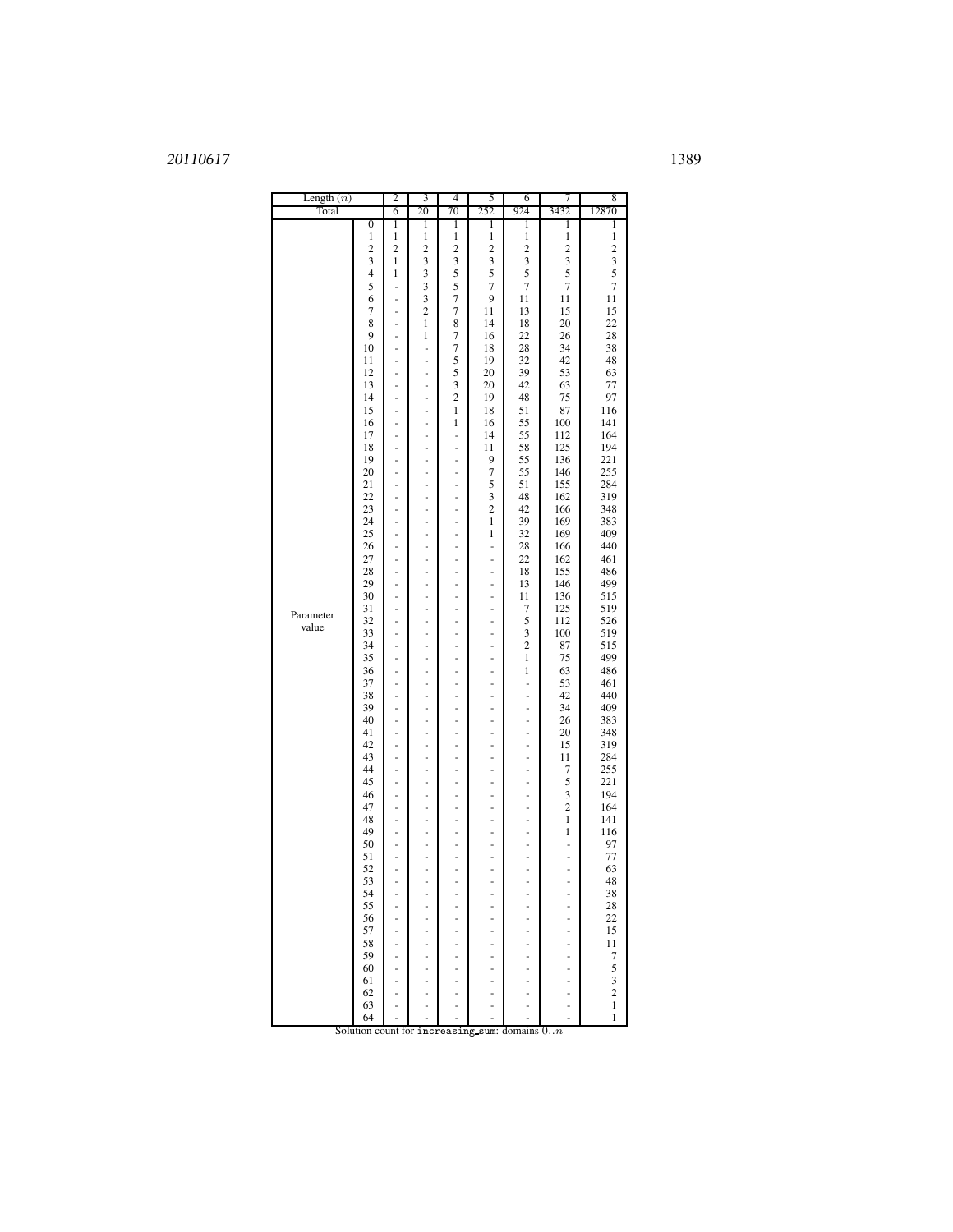

Solution density for increasing sum

Parameter value as fraction of length

<span id="page-4-0"></span>

See also common keyword: sum\_ctr *(sum)*. implies: increasing.